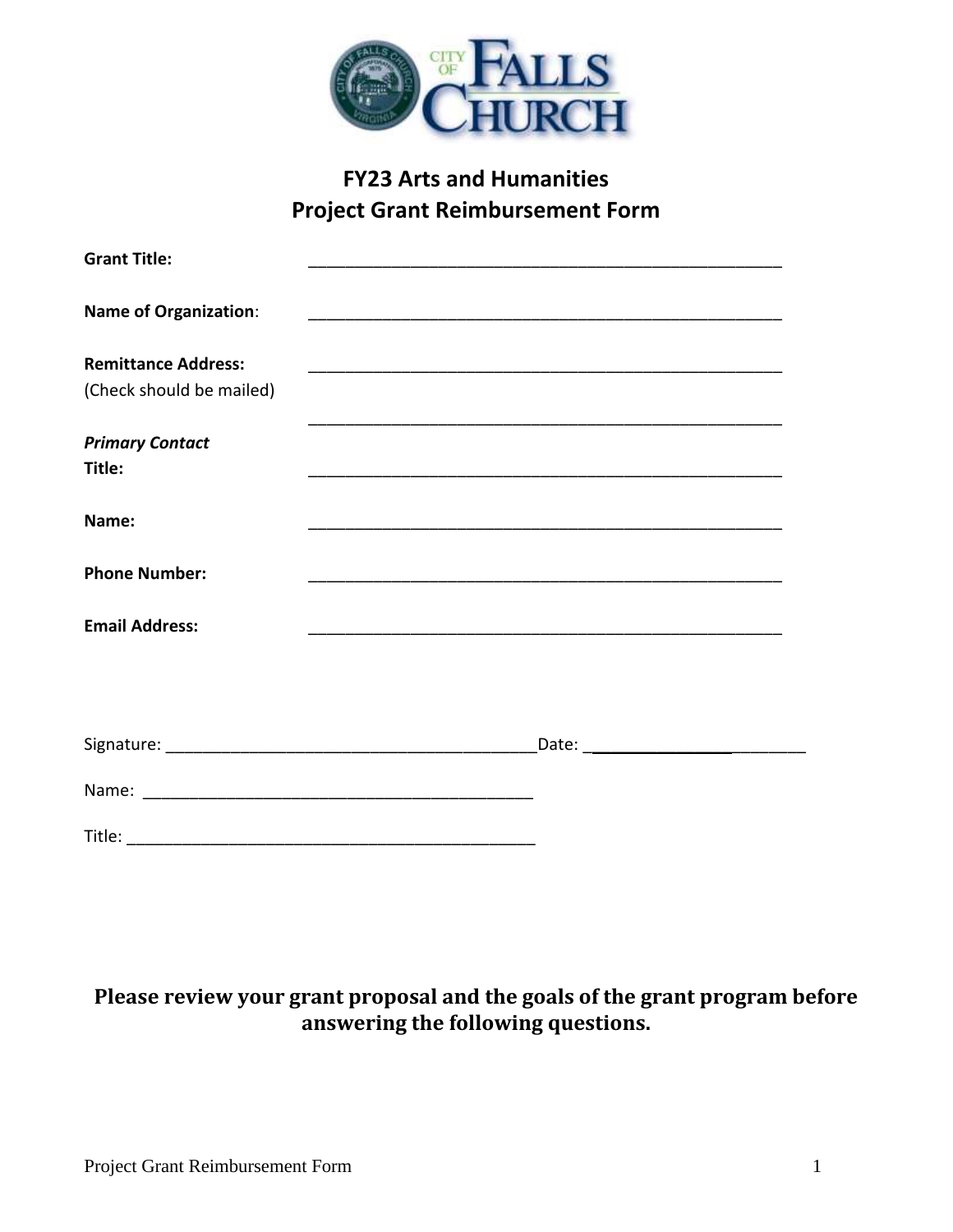*Is your project complete? If so, please describe the outcome of your project. If not, describe what your project has achieved so far.*

*How does your completed project meet the goals of the grants program?*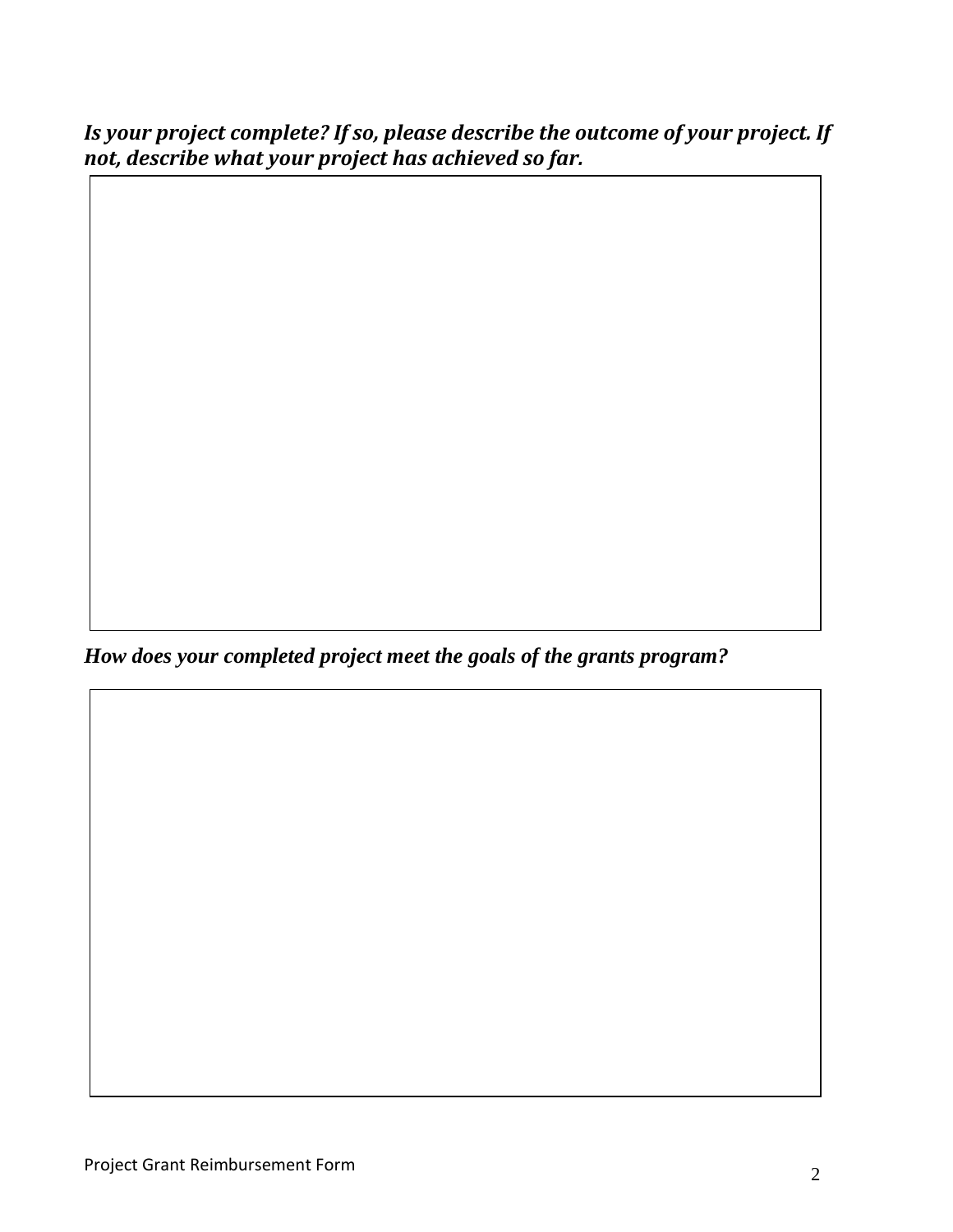*Was it necessary to make any changes in the proposed project? If so, please explain any modifications to the project.*

*Describe any budget changes or other financial adaptations required by unforeseen circumstances.*